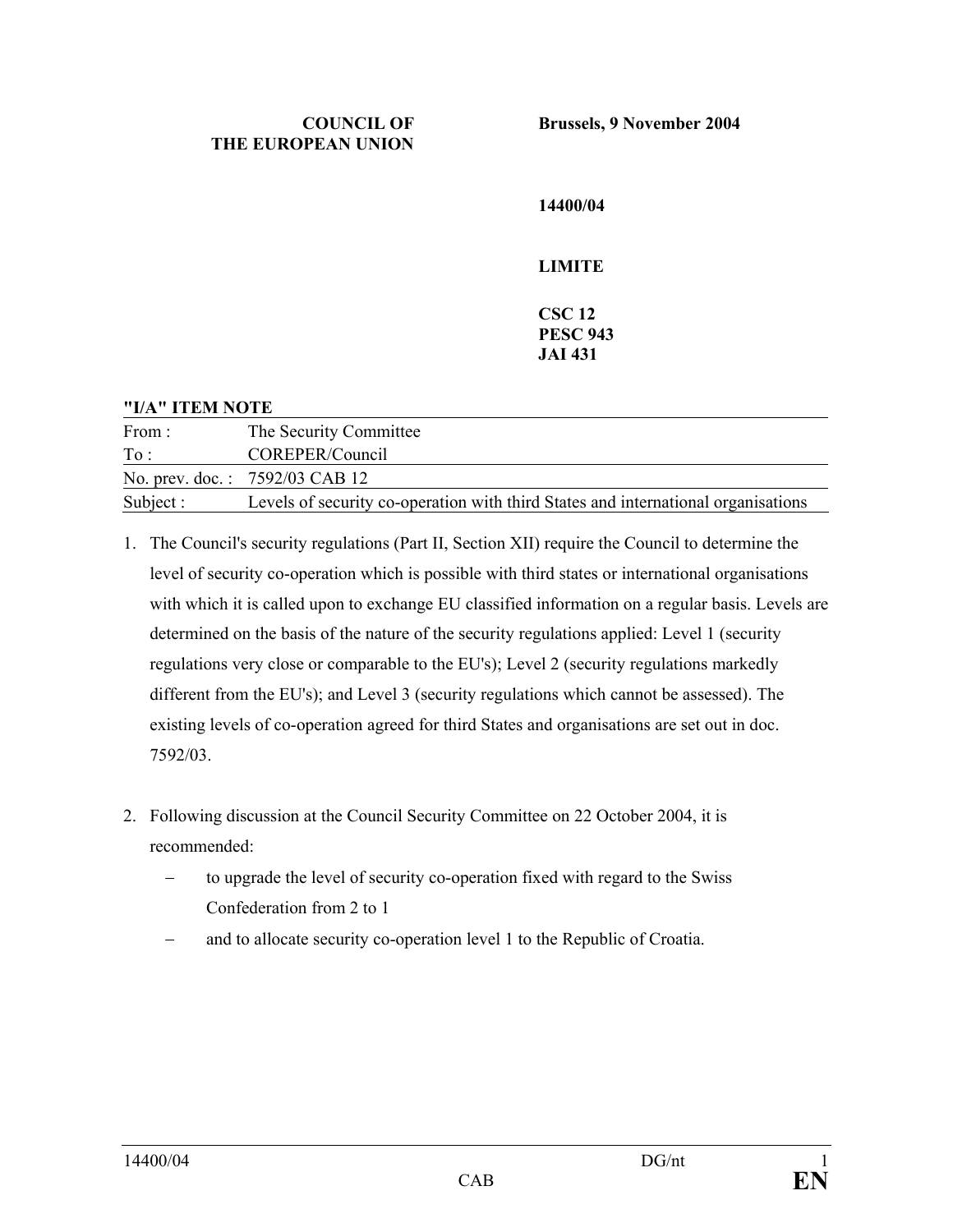- 3. As far as ESA is concerned, it was agreed that the current cooperation level (level 3) should be reviewed as soon as possible in the light of the security assessment visit which should take place later this year or in early 2005.
- 4. Subject to confirmation by Coreper, the Council is invited to approve the recommended levels of security co-operation set out in point 2 above. For ease of reference, a consolidated table indicating all security co-operation levels agreed for third States and international organisations (including those already approved by the Council) is attached.

 $\_$